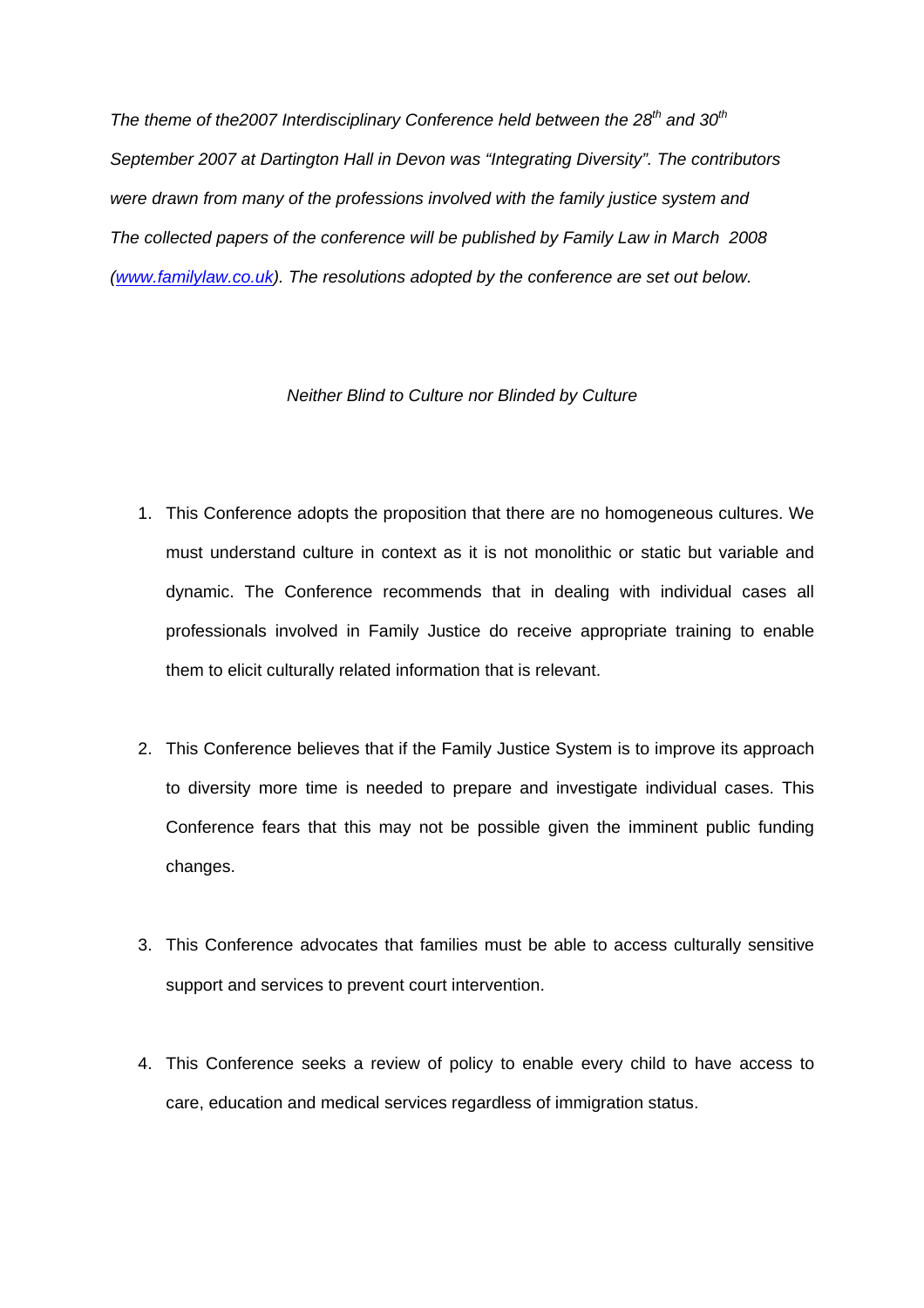- 5. The expectation of this Conference is that Independent Reviewing Officers will fulfil their duty to ensure the welfare of children regardless of immigration status.
- 6. This Conference strongly recommends review of current practices of deportation and incarceration of children and young adults who do not have the automatic right to remain in this country.
- 7. This Conference believes that children who are born as a result of egg or sperm donation are entitled to information about their genetic identity but the provision of this information should not automatically give rise to any parental entitlement to the donor.

A. This Conference invites a re-examination of the concept and definition of Parental Responsibility to reflect diverse and complex family relationships.

8. This Conference recommends that there be an amendment of the welfare checklist so that s1(3)(d) of the Children Act 1989 reads "his age, sex, background, including his **racial, religious, cultural and linguistic background** and any other characteristic of his, which the court considers relevant"

The Conference notes that making changes to primary legislation is a lengthy process and therefore recommends that, as an interim measure, a practice direction should be issued, the purpose of which would be to indicate that the wording highlighted above is already implicit within the existing legislation and that consideration of those matters to which it refers would be appropriate and proper, notwithstanding that the wording is not yet explicitly contained within primary legislation.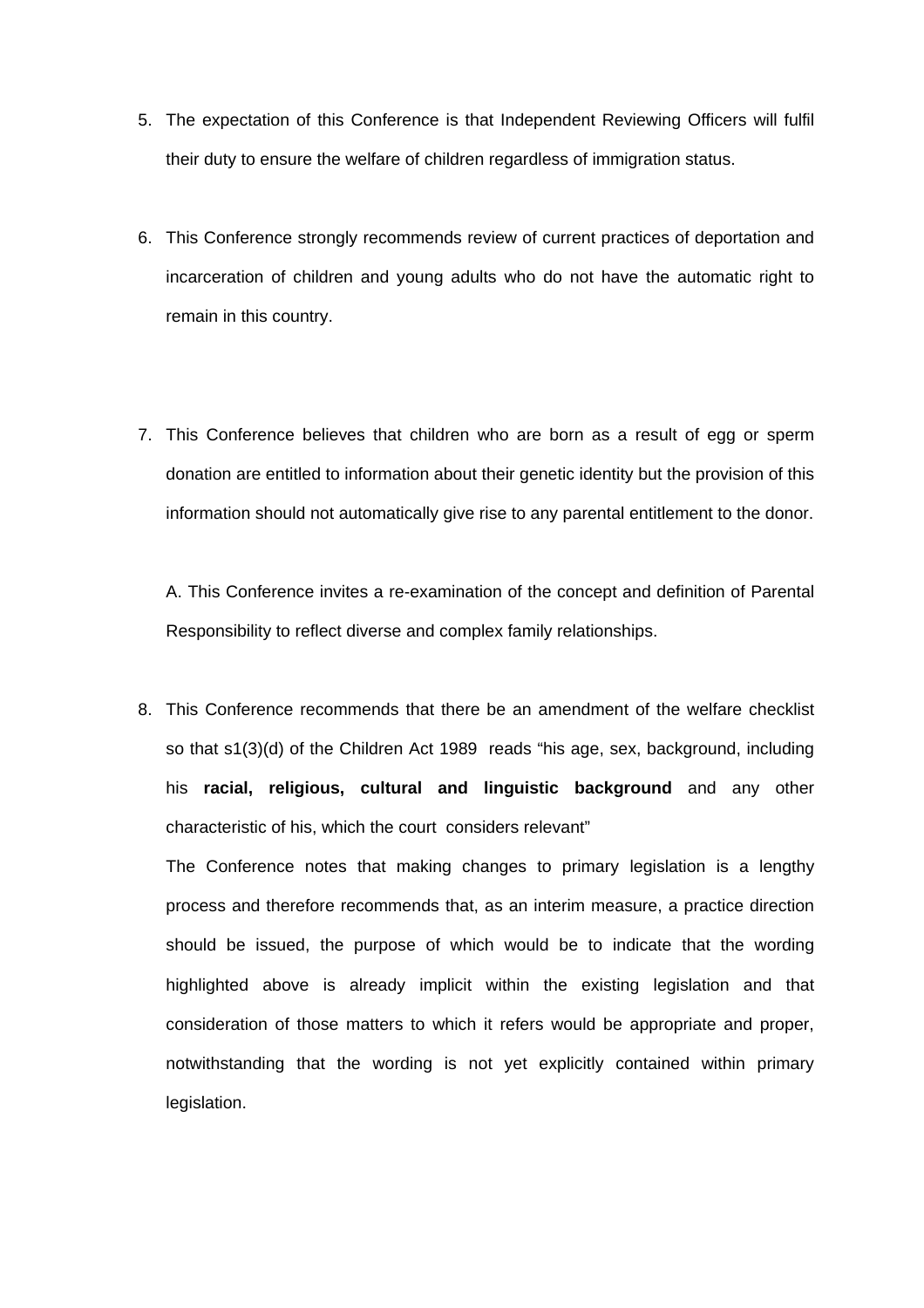9. This Conference recommends that in cases where parental learning disability is a significant factor, save in exceptional circumstances, the local authority should only bring cases before the Court where, having complied with their obligations under the Disability Discrimination Act 2005, the children's needs have nevertheless not been met.

A. This Conference advocates as good practice the nationwide use of a model akin to the Cornish Special Parenting Service.

B. This Conference recognises that there needs to be more uniform awareness of the Good Practice Guidance on Working with Parents with a Learning Disability (2007) and the work of the Disability Rights Commission. It recommends to the Judicial Studies Board and CAFCASS in England and Wales that it should form part of the basic training for all levels of judiciary and for Children's Guardians doing public law work to ensure the provisions of the Guidance upon local authorities are complied with when cases involving learning disabled parents are litigated.

- 10. This Conference highlights the need for good quality interpreters and agrees that the current mixed quality of the interpreters available to the Courts and professionals is a cause for concern. We encourage long term investment in training and accreditation of interpreters to achieve high professional standards and a uniform good service throughout the country.
- 11. This Conference recommends that all experts, including paediatricians, should address relevant issues of diversity in their assessments and reports.
- 12. . This conference believes that physical abuse as a form of discipline of children is unacceptable and transcends class, race, cultures and religion.